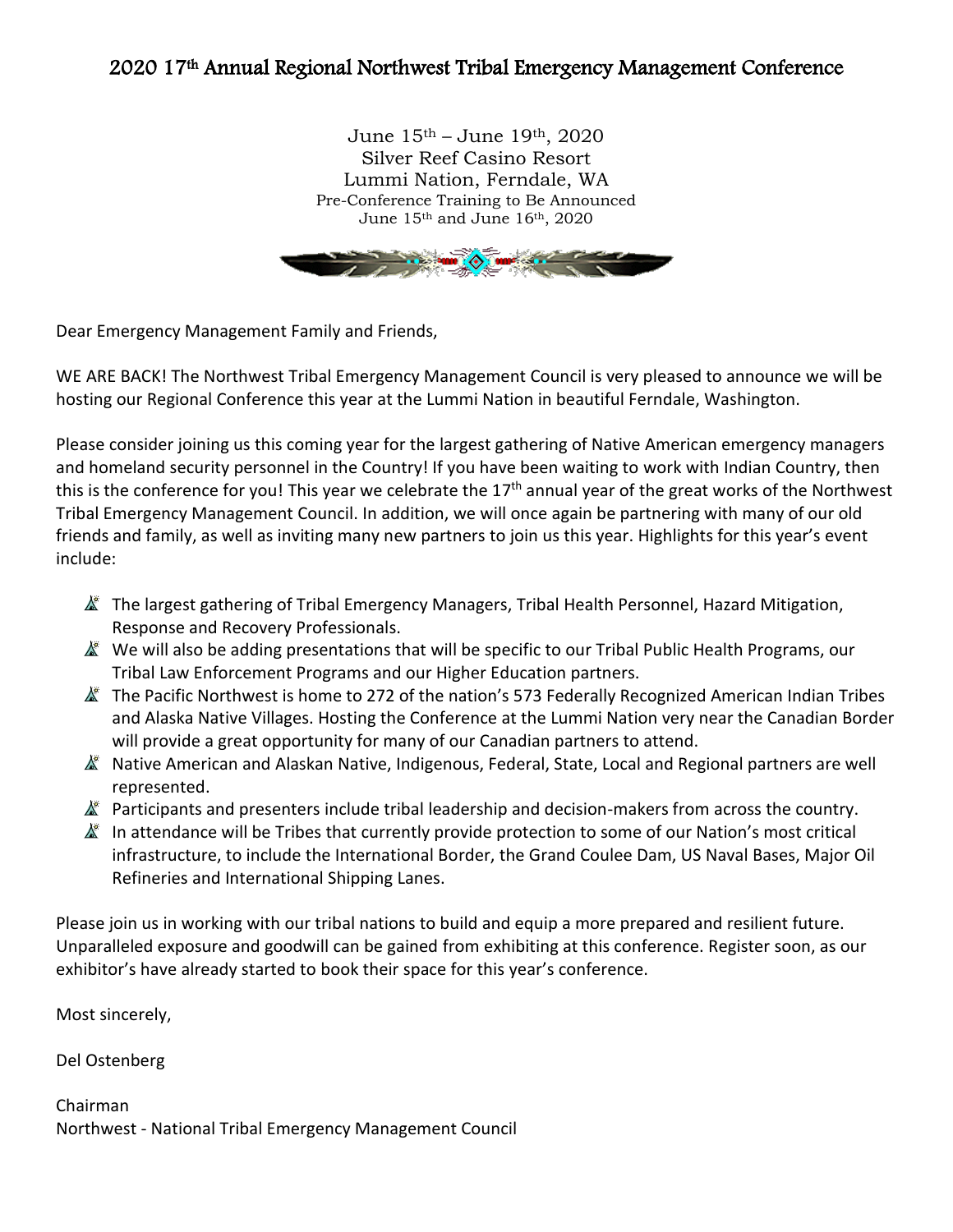### **Individual Registration Form**



#### **Registration Information:**

Registration is now open. Register today by filling out the enclosed registration form and scan and email or mail in your registration form. You may include your registration fee of **\$199.99** with your mailed in form, or you can take advantage of our easy pay on our website. Just follow the paying registration fees section below.

To Email Your Registration, simply fill out the last page of this form and send to: [Lynda@nwtemc.org](mailto:Lynda@nwtemc.org)

To Mail in Your Registration: NWTEMC P.O. Box 1162 Snohomish, Washington 98291 Attn: Regional Conference Registration

#### **Hotel Information:**

Silver Reef Casino Resort 4876 Haxton Way I-5 Exit 260 4 Minutes West Haxton Way at Slater Road Ferndale, Washington 98248

#### **Book your stay at Silver Reef Hotel Casino Resort!**

Here is a special link created just for you to book your room for the **2020 17th Annual Regional Northwest Tribal Emergency Management Conference** arriving as early as S**unday, June 14th, 2019**:

#### **<https://book.b4checkin.com/chameleon/silverreef#groupSignIn>**

Reference your Group Code when booking your room: **1581**

You can also call the hotel Toll Free at (866) 383-0777 to book your room and ask for the **2020 17th Annual Regional Northwest Tribal Emergency Management Conference** (Booking ID: **1581** along with the date(s) you would like to book at the group rate. Please make your reservations before the deadline date of: **May 23rd, 2019**

Silver Reef Casino Resort offers 206 guest rooms & suites, beautiful Mt. Baker views, oversize bathrooms, complimentary Silver Signature Breakfast, free Wi-Fi, in-room coffee makers, irons, hairdryers and *free shuttle service to the Loomis Trail Golf Course* in Blaine. You're sure to enjoy your stay!

Silver Reef Casino Resort brings a fun and exciting gaming and entertainment experience to the Pacific Northwest. Book a tee time at Loomis Trail Golf Course or a relaxing massage at The Spa or dine at one of the 5 specialty restaurant options. Silver Reef offers more than 80,000 square feet of exhilarating gaming and over 1,000 of the most popular slots and 15 favorite table games.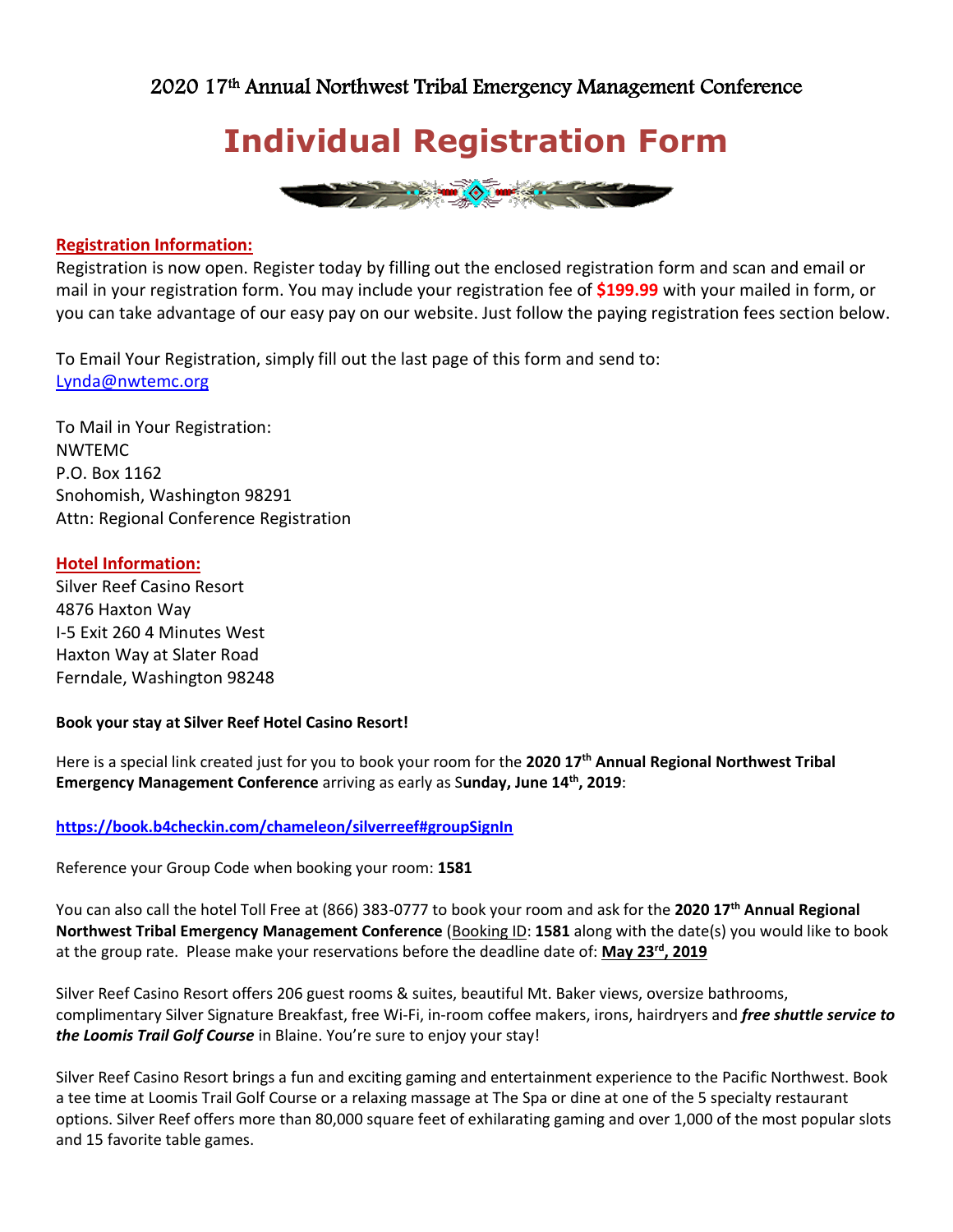Find out what other special events or promotions are happening on the website at<https://www.silverreefcasino.com/>

**Sponsorship Information:** Sponsorship packages range from \$1,000 to \$25,000. Sponsorship fees help to support conference expenses, scholarships and allow more Tribal Representatives to be able to attend. We will work with you to accommodate any special needs that you may request. If your target audience consists of Emergency Management, Law Enforcement, Fire Services, EMS, Schools, Universities, Hospitals, Public Health, Utilities, Public Works, Non-profit Sector, Economic Development, Tribal, Federal, State, & Local Government, and/or Volunteers, then the NWTEMC conference is the place for you! Come join us as we help you build exciting new relationships and create extraordinary opportunities for 2020. We thank you in advance for your support.

**Payment Information:** You may send a check in the amount of \$199.00 to NWTEMC. P.O. Box 1162, Snohomish, WA, 98291 or for an even easier and quicker means of payment, just visit our website at [www.nwtemc.org](http://www.nwtemc.org/) and click on our pay pal button at the very bottom of the home page. You may pay with a credit card at our secure link. If paying with a credit card, please make note to fill in the "purpose" of the payment to reflect that it is for the REGIONAL 2020 conference. The page opens very quickly in Google Chrome and Firefox but is still very slow to open in Internet Explorer.

**Vendor Set-Up Information:** Setup will begin Tuesday, June 16th, 2020 from 4:00pm – 8:00pm. Indoor vendors will be in the atrium of the General Session, as well as in the same area as the main presenters. Therefore, we must be ready to go by 8am on the morning of June 17<sup>th</sup>, 2020, at the latest. All vendors bringing assets for outdoor display will be directed to that location at that time. We have lots more room this year and will be located much closer to the indoor conference area. Vendors will remain in the designated areas until Friday at noon, unless previous arrangements are made in advance.

On Wednesday evening, June 17<sup>th</sup>, we will open the annual silent auction. Thursday evening, June 18th, we will close the silent auction and winners will be announced at the end of the evening. This event is open for our vendor family to attend and we would like you to join us for this fun filled evening. We are still accepting donations for the silent auction. All inquiries regarding the auction can be directed to Lynda Zambrano at Lynda@nwtemc.org.

Vendors will have the option of tearing down Thursday, June 18<sup>th</sup>, 2020 at 5:00pm or Friday at noon. For those that stay with us until Friday, closing ceremonies will be at noon. We will have a box lunch for every attendee, to include our vendor family. Please note on your registration if you will be staying through Friday so that we may order the appropriate number of lunches for everyone.

As the agenda is further developed, we will identify a designated three-hour block of time dedicated to "Our Marketplace." This time frame is dedicated for all vendors to remain at their booths to be available for our attendees. This will be an opportunity for our attendees to spend valuable time with our vendor family. Sourcewell will host an oldfashioned ice cream social in conjunction with this event. This will be a great opportunity to network.

Closing ceremonies will be held in the same area as lunch is served on the last day.

Booths are all 6 foot and 8-foot tables, along with a few rounds. There will be electricity provided for each vendor that requests electricity. There will be lot of wall space and plenty of areas to hang banners. If you have a backdrop, we ask that you let us know, as we will position you on the outer rim of the vendor display area as to not block any views.

Auction Information: Thursday evening, June 18<sup>th</sup>, 2020, we will host our annual fundraiser and you will have a chance to network with all of our attendees, so bring lots of business cards!! Auction will begin at 7:00pm. We are still looking for a company that would like to help sponsor this event. We are also looking for additional door prizes and items for the auction. Do not miss this opportunity to get your name out in front of everyone.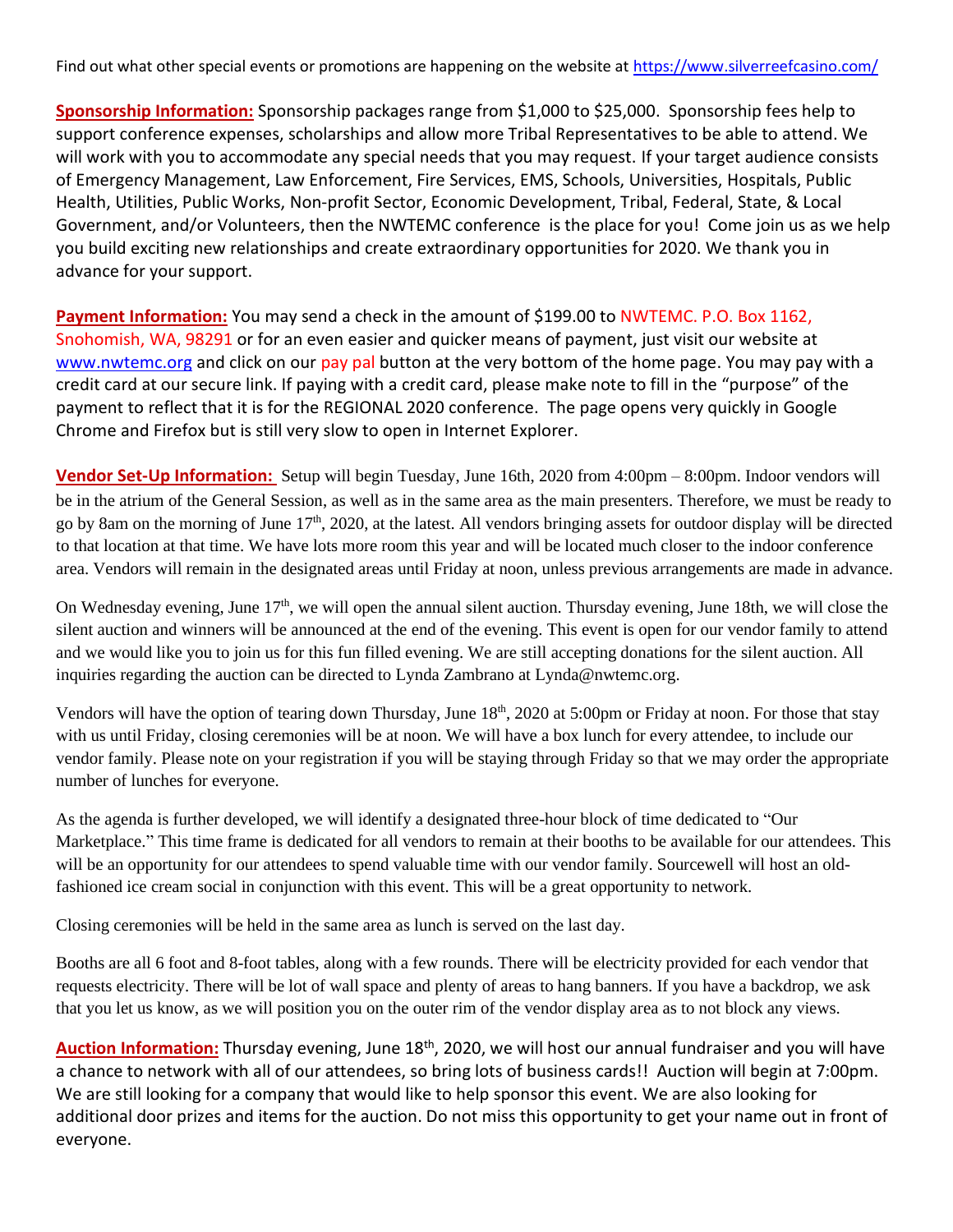**Shipping Information:** Materials and displays may be shipped directly to the Silver Reef Casino Resort. All shipped materials should be addressed to the attention of the NWTEMC Conference, with the name of the vendor attendee and company name.

All Materials can be shipped to: Silver Reef Casino Resort 4876 Haxton Way Ferndale, Washington 98248 Attn: NWTEMC Conference, Vendor Attendee Name, Company

**Special Request Information:** All special requests for power, additional space, specific table requirements, etc., should be sent to [Rick@nwtemc.org.](mailto:Rick@nwtemc.org)

**Logo Information:** Please send all company/organization logos to Lynda@nwtemc.org. All logos are due by February 15<sup>th</sup>, 2020. Logos and advertisements should be sent in PDF, TIF, JPEG or EPS format with a minimum of 300 dpi. Please provide your website address to Lynda@nwtemc.org, as we will link your logo to your website on both our NWTEMC and National websites.

We will be expanding greatly on our invitation list this year to the broader emergency management family to include the following organizations:

> American Indian Health Commission for Washington State National Tribal Emergency Management Council Northwest Tribal Emergency Management Council Oregon Health Authority Public Health Division Region X DHHS – Administration for Children and Families Washington State Army National Guard (10th Homeland Response Force) Washington State Department of Health Washington State Department of Social and Health Services Washington State Emergency Management Division United States Federal Emergency Management Agency (FEMA) United States Department of Health and Human Services, CDC/OHSEPR/DSLR) National Domestic Preparedness Consortium (NDPC) NDP Training Center University of Hawaii United States Department of Homeland Security Center for Domestic Preparedness (CDP) National Center for Biomedical Research and Training (NCBRT) TEEX/National Emergency Response and Recover Training Center (NERRTC) United States Department of Agriculture (USDA) United States Army Corps of Engineers (USACE) United States Department of Commerce FirstNet Unscripted SourceWell (Previously known as National Joint Powers Alliance, NJPA) Northern Burlington Santa Fe National Tribal Amateur Radio Association Northwest Healthcare Response Network United States Environmental Protection Agency (EPA) NOAA and the National Weather Service U.S. Department of the Interior

We continue to strive to create a conference that is very interactive and informative. We hope that you will consider joining us this year for a very exciting and progressive agenda.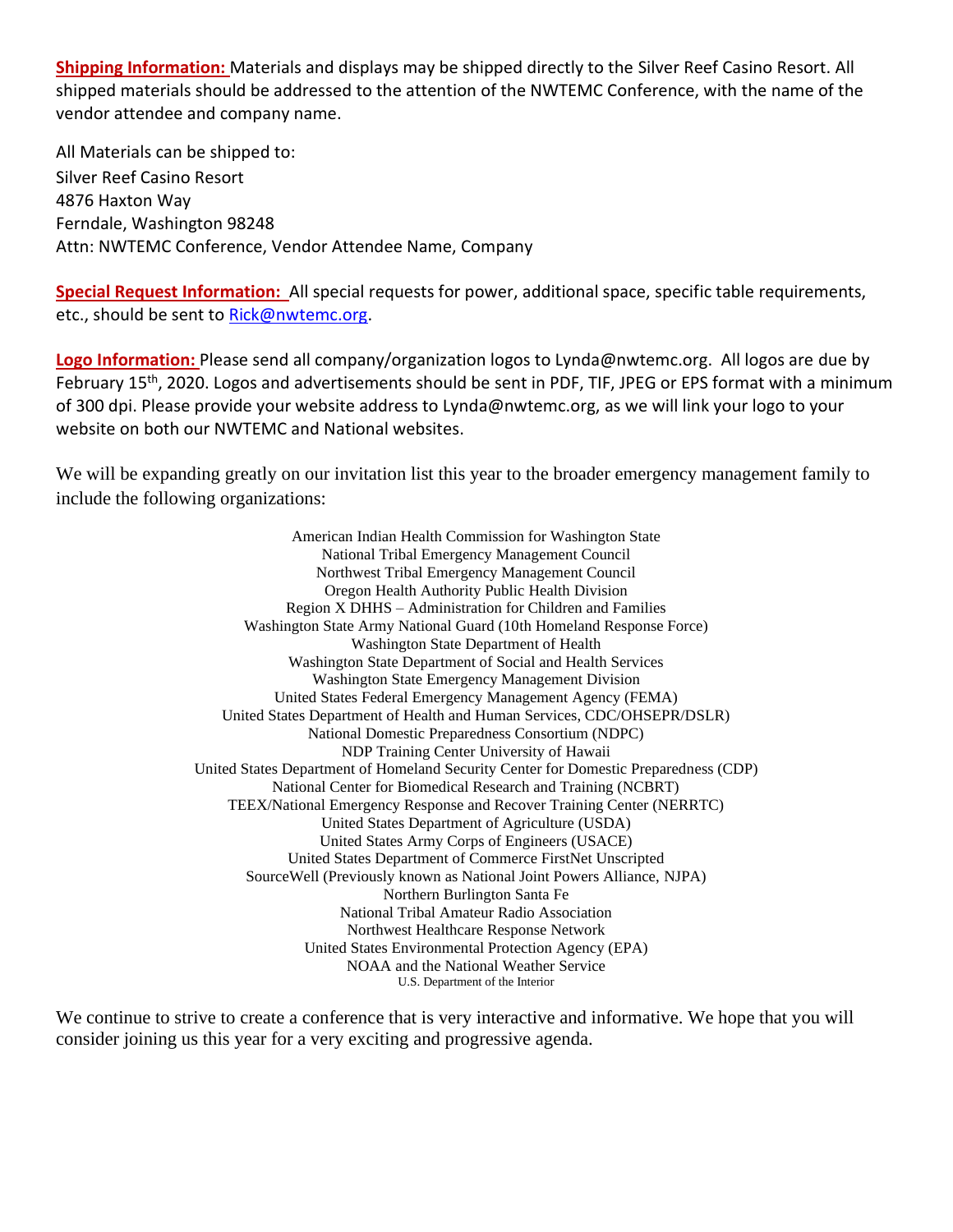# **Individual Registration Form**

| <b>Tribe or Agency Name:</b>                                                     |
|----------------------------------------------------------------------------------|
| 1 <sup>st</sup> Attendee:                                                        |
|                                                                                  |
| Title:                                                                           |
|                                                                                  |
| Email:                                                                           |
|                                                                                  |
| 2 <sup>nd</sup> Attendee:                                                        |
|                                                                                  |
| Title:                                                                           |
|                                                                                  |
| Email:                                                                           |
| 3rd Attendee:                                                                    |
|                                                                                  |
| Title:                                                                           |
|                                                                                  |
| Email:                                                                           |
| <b>Primary Point of Contact for Registration:</b>                                |
|                                                                                  |
| <b>Best Phone to Reach Point of Contact:</b>                                     |
| Remember to book your room today!<br>Will you be staying at the hotel?           |
| Did you remember to pay your registration fee of \$199.00/person?                |
|                                                                                  |
| Will you have any special needs that we may assist you with? (ie. dietary needs) |
|                                                                                  |
|                                                                                  |
|                                                                                  |